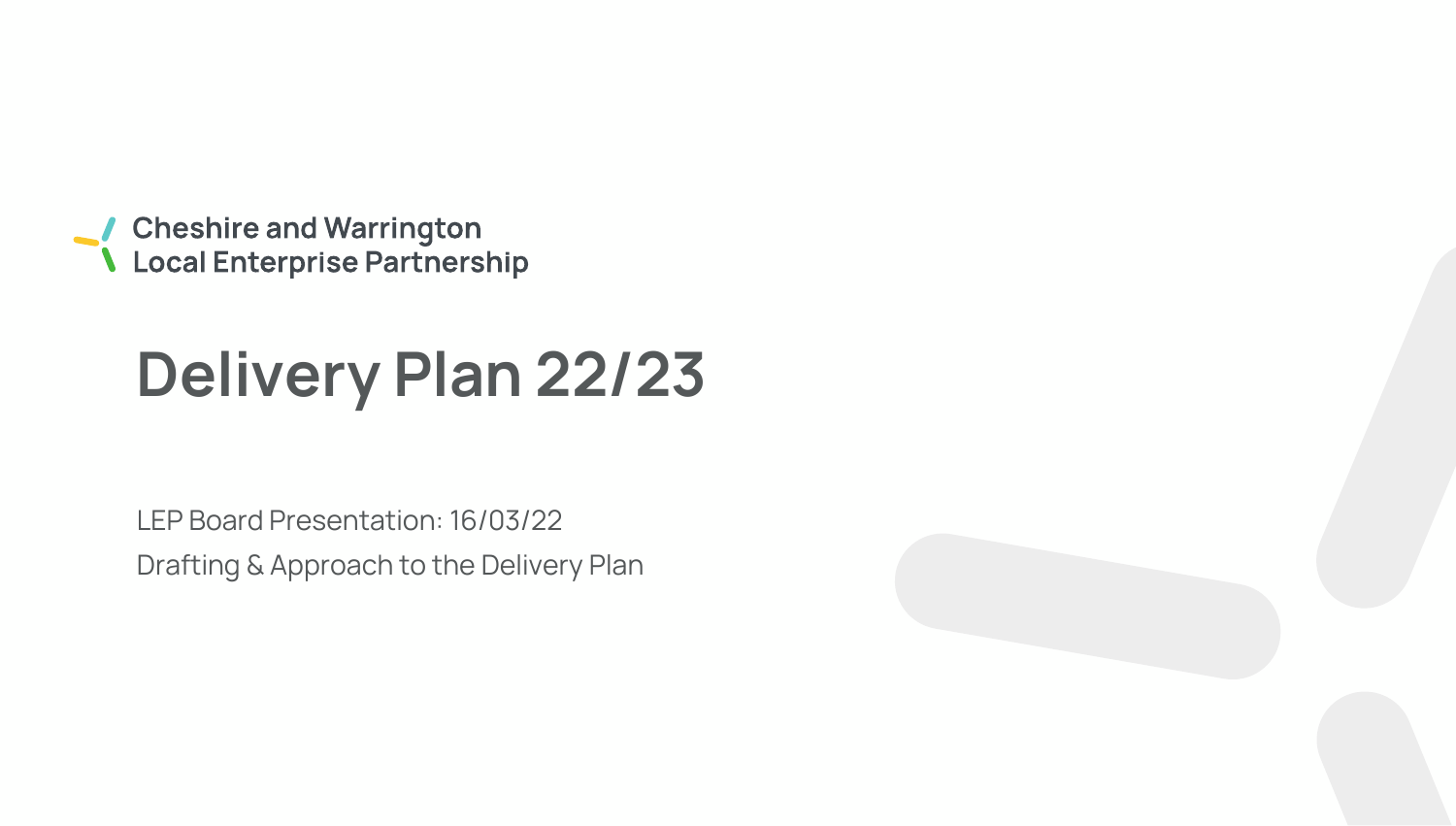Approach & Considerations

The Delivery Plan is being drafted based on the following approach:

- The LEP's vision to be the UK's healthiest, most sustainable, inclusive and growing economy.
- Purpose pyramids being utilised to ensure strong connection of deliverability, for each board, against our vision.
- Assumption Core funding is equivalent to 21/22.
- Returning to the "previous" delivery plan style, moving away from the highly narrative & strategic approach of the 21/22 Recovery Plan.
- Working to align financials and risk approach to mirror Delivery Plan content and structure.
- **Sign Off will follow confirmation of core funding.**

In drafting the Delivery Plan, we need to be mindful that confirmation from Central Government and the Sub-Region in key areas will require a degree of flexibility in our content & priorities:

- Core Funding & Growth Hub Funding not yet confirmed.
- DMO Review now anticipated May 2022
- Levelling Up Response from Sub-Region remains under discussion.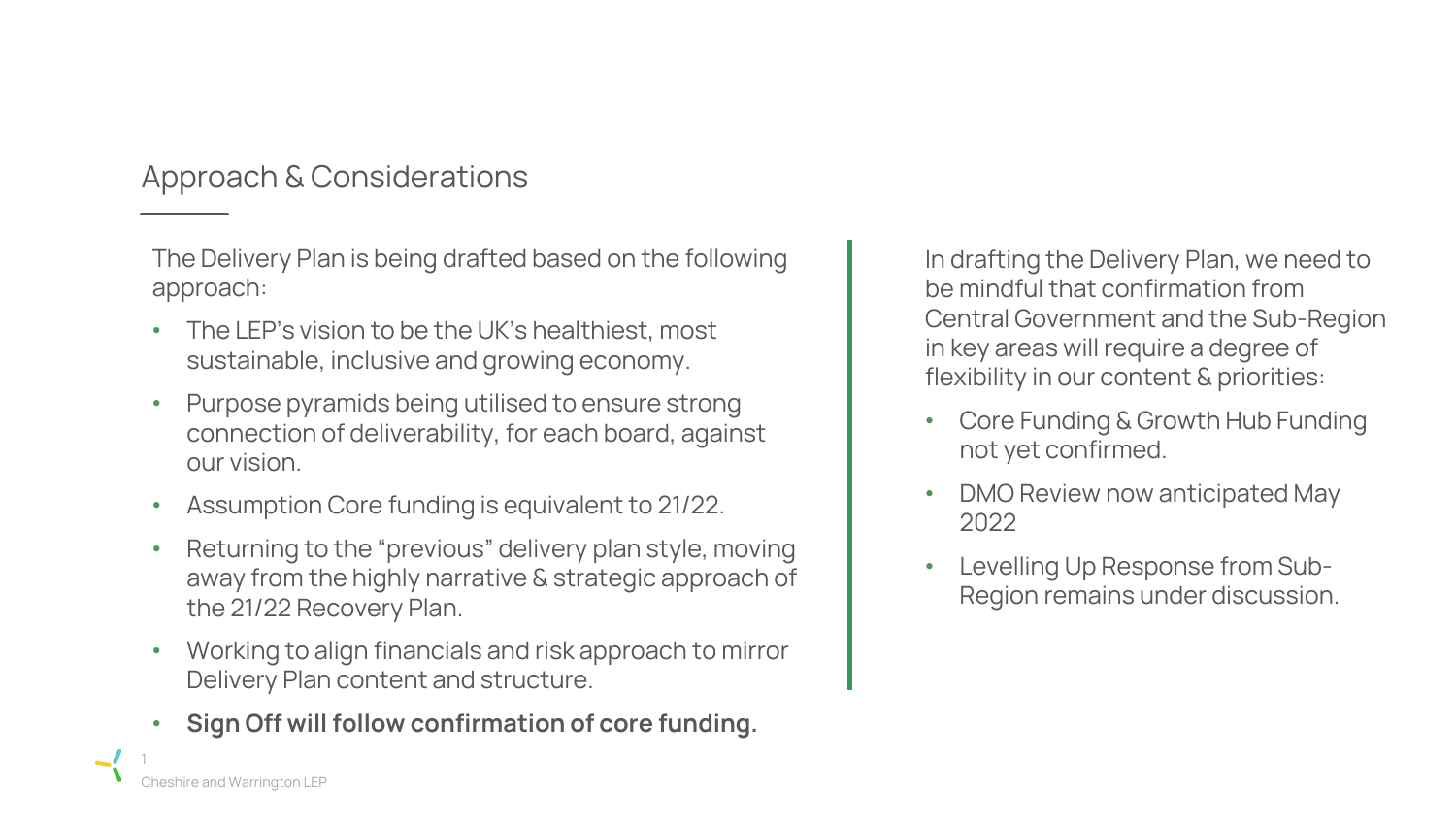Approach & Considerations

The delivery items will all be captured to include:

| <b>Owner</b>                                      | <b>Delivery Date</b>                                                                                                                       | <b>Alignment to Vision</b>                                                                                                                 |
|---------------------------------------------------|--------------------------------------------------------------------------------------------------------------------------------------------|--------------------------------------------------------------------------------------------------------------------------------------------|
| <b>Lead Delivery Board</b><br>and/or Lead Officer | SMART targets will be<br>drafted, to ensure success<br>and progress can be<br>measured throughout the<br>year and at our annual<br>review. | Many delivery actions may<br>align to more than one<br>strategic area of our vision,<br>and this will be captured with<br>new iconography. |

**The following slides capture, at a high level, the big-ticket items identified by our delivery boards and management team.**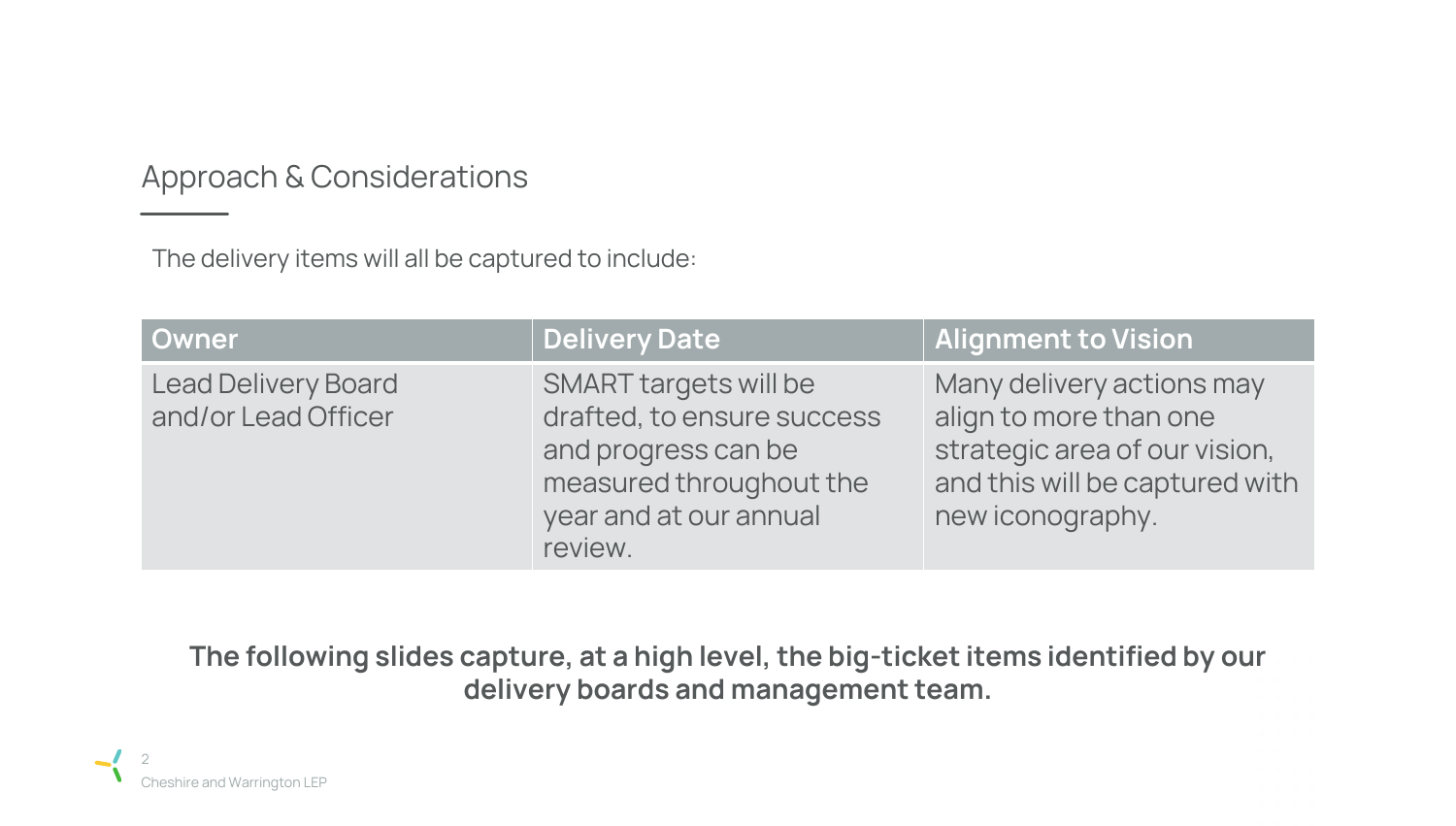### **Strategy**

#### **Facilitate & Support NET ZERO**

Completion of Investment Case for Net Zero North West Cluster Plan

Delivery of Invest Net Zero Cheshire (£1bn pipeline of projects). Removing barriers to investment and helping schemes to be delivered.

COP26 Legacy Programme:

- Leaders Meeting
- Conference, in partnership with Cheshire West and Chester Council
- Youth Commission

#### **Facilitate & Support WIDER SUB-REGIONAL AGENDA**

The local authorities - with Levelling Up Position

SIGC – with public consultation and action phases.

Review the agenda of the Strategy Programme board, to ensure a clear pathway to achieving our vision, and inclusion of SIGC recommendations.

Update our economic intelligence, to ensure all data is reflective of current market circumstances

#### **Influence & Networking**

Natural Capital & Rural Economy (Rural Strategy Group, Local Nature Partnership)

Wider agenda for Net Zero (Net Zero North, Net Zero North West, Local Energy Hub North West)

Wider agenda with neighbouring areas (Mersey Dee Alliance, NP11, GM & CW Leaders Meeting)

**LEP future delivery, post consultation, will need to reflect recommendations from SIGC**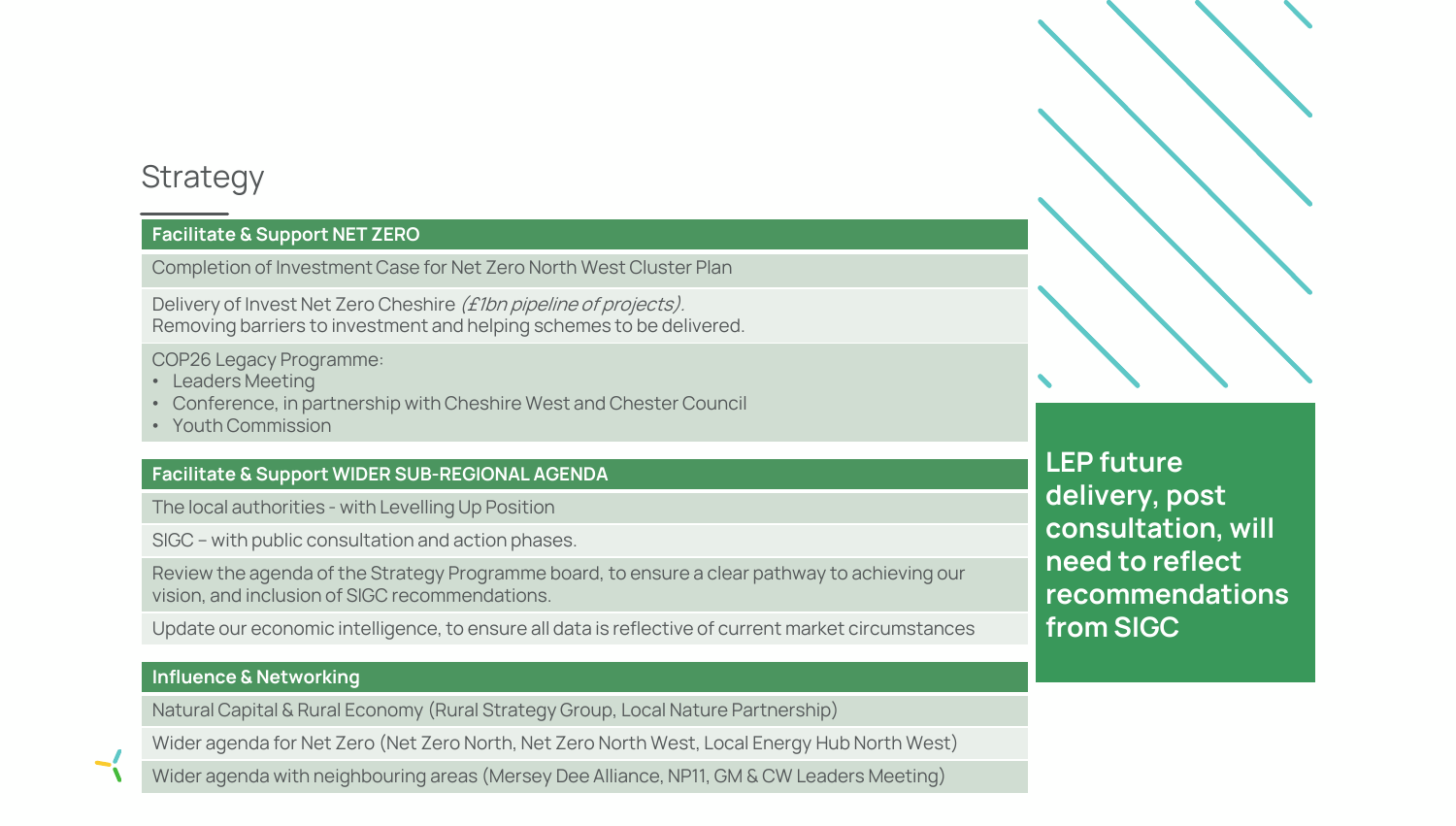### Funds & P&I

### **Delivery**

Launch the Life Sciences Fund 2

Evaluation of Local Growth Fund

Complete investments, by Q4 2022/23, and continue to monitor delivery of Evergreen/Cheshire and Warrington Development Funds, including: Committed:

- Peel **|** Protos **|** Unlock 75 acres of Resource Recovery Park
- Kier **|** Artis Park **|** 13 industrial & logistic units, totalling 125,000 sq ft. Current Pipeline:
	- Peel **|** Plastic Village **|** Plastic to Hydrogen Conversion Plant
	- Rula **|** Winsford Gateway **|** Enabling infrastructure on 30 acre site.
	- Pickering **|** Vortex Business Park **|** 226,242 sq ft

### **Dependent on Core Funding Confirmation**

Establish 22/23 Business Case Fund

Call-Out for new projects for Growing Places Fund

**Will continue to monitor LGF & GBF Outputs**

 $\blacklozenge$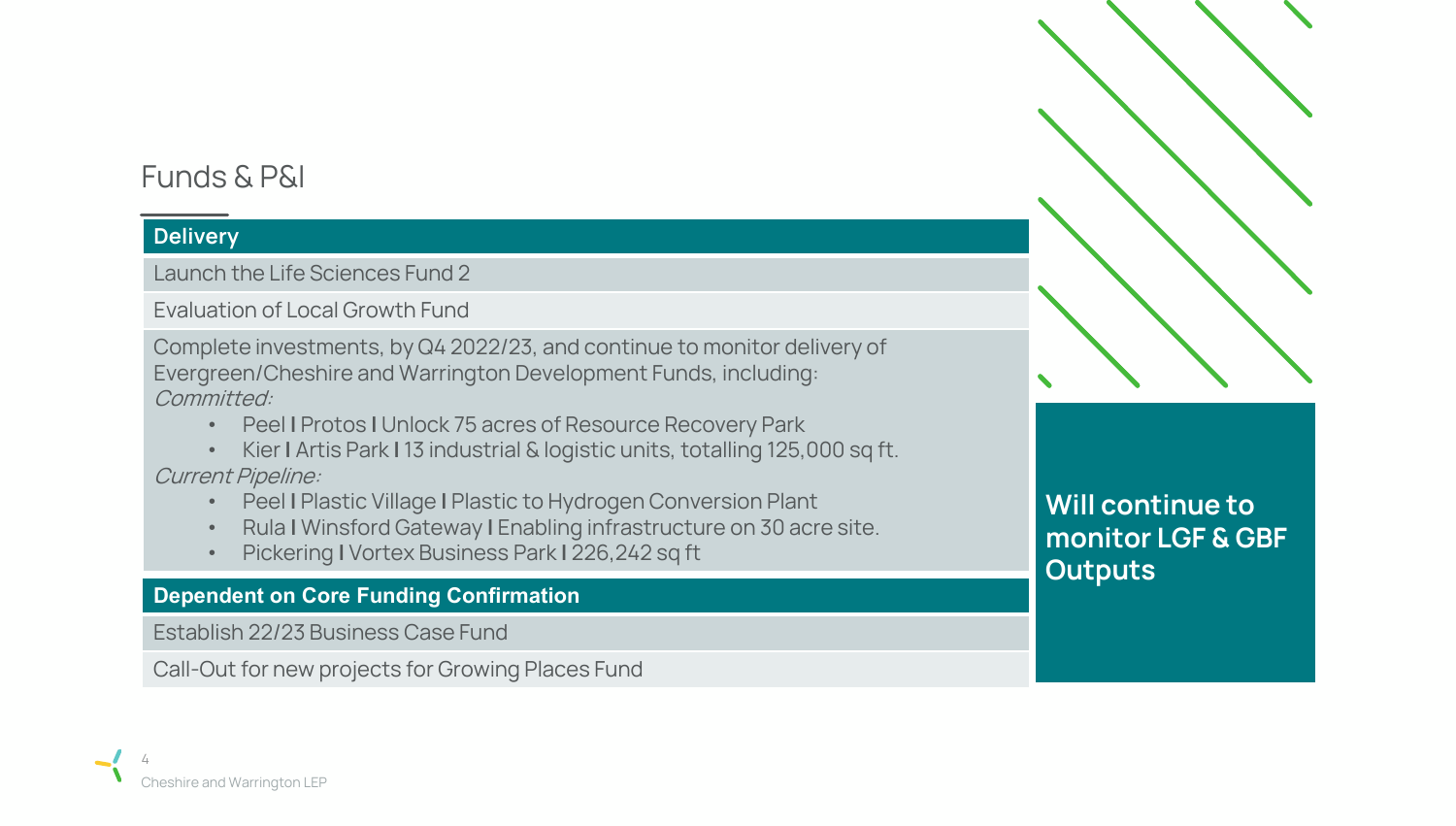### Growth & Science Corridors

### **Delivery**

5

 $\blacktriangleright$ 

Maximise potential of the GM innovation accelerator

Continued investment and delivery of Cheshire Science Corridor EZ Programme: Current pipeline:

- Enviroo **|** 50,000 sq ft PET recycling facility
- Peel **|** Plastic to Hydrogen Conversion Plant
- Quadrant Phase 3, Birchwood Park **|** 85,000 sq ft pre-let & 3 speculative units 67,650 sq ft
- Bruntwood, Alderley Park **|** 100,000 sq ft lab space

Deliver Sub-Regional Housing Strategy: Right Homes in the Right Place

### **Facilitate & Support**

Delivery of Industrial Decarbonisation Roadmap and Projects

Establishment of new delivery partner at Thornton Science Park

Cheshire East Council - Proposal for Great British rail HQ at Crewe

Deliver High Speed Growth Corridor Business Case to Government, following addition of Chester City Gateway, new Integrated rail Plan and Levelling Up agenda.

Local authorities and towns with regeneration:

- Towns & Future High Street Fund Projects in Crewe and Winsford
- Town Centre Regeneration Plans in Ellesmere Port and Northwich

**Homes England and Local Authorities - Housing Pathfinder Projects** 



**Will continue to focus on alternative to the "Golden Triangle" in the NW.**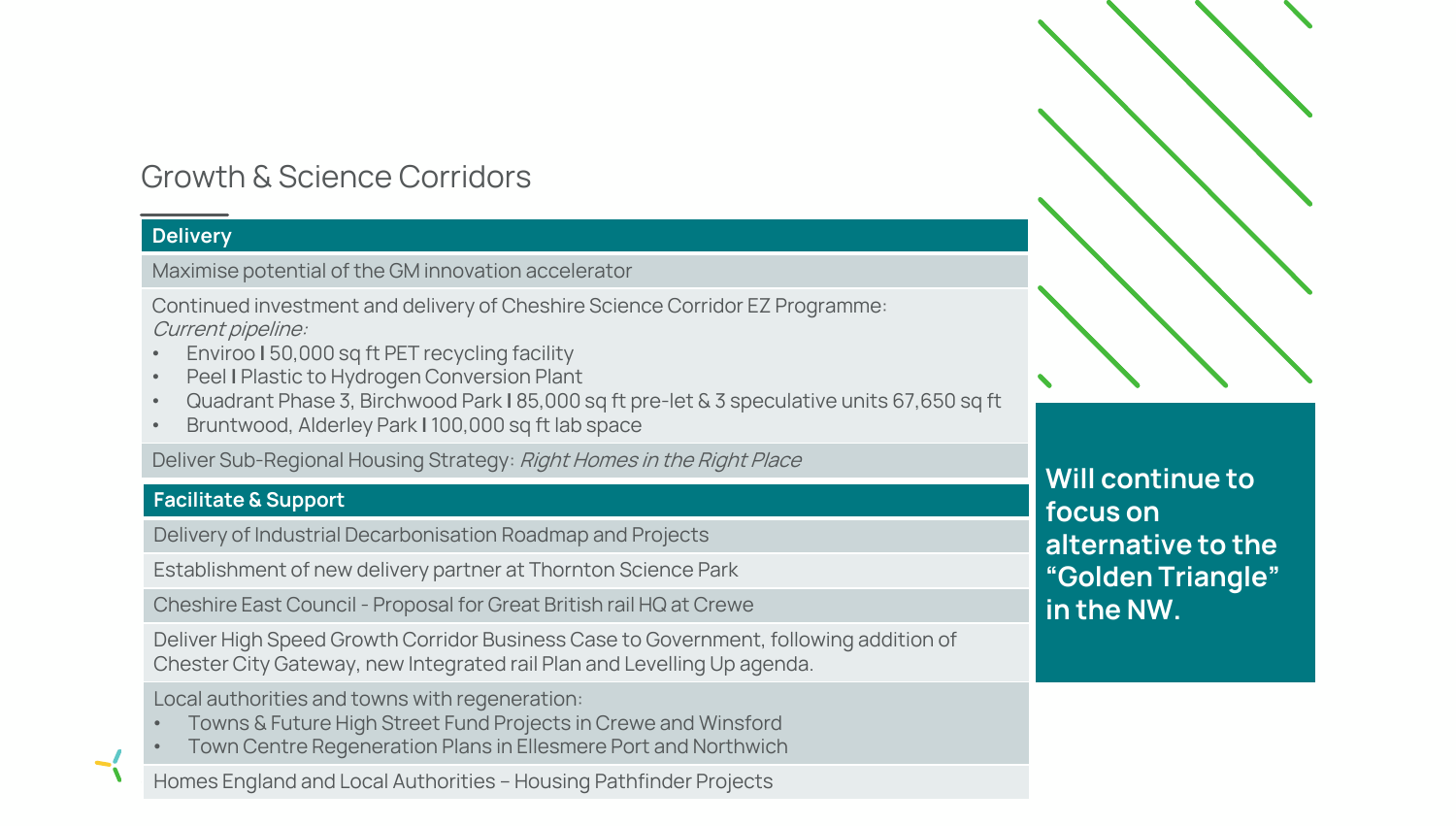### Business Growth

#### **Delivery**

BEIS contracted outputs (TBC)

Develop suite of decarbonisation support for SMEs, including within the scope their assets and fleet, and consideration for both planning for and implementing changes:

- Carbon Footprint Trackers
- Carbon Toolkits
- **SME Service Support**

Develop sustainable investment strategy: Right Investment, Right Company

Establish a Peer Networks Legacy Initiative

Establish an account management approach for investment and/or expansion

#### **Facilitate & Support**

Implementation of recommended outputs from Trade & Investment Review

Business Growth, through full utilisation of the CRM and maintenance of business networks to ensure business intelligence is kept up to date and can be acted upon.

#### **Influence & Networking**

Maximise potential & impact of the Growth Hub's business intelligence and capability.

Support development, with British Business Bank, North West Business Leadership Team, other LEPS of an innovation finance model, that allows SMEs in the sub-region to access.

### **BEIS Funding not yet confirmed for Growth Hub**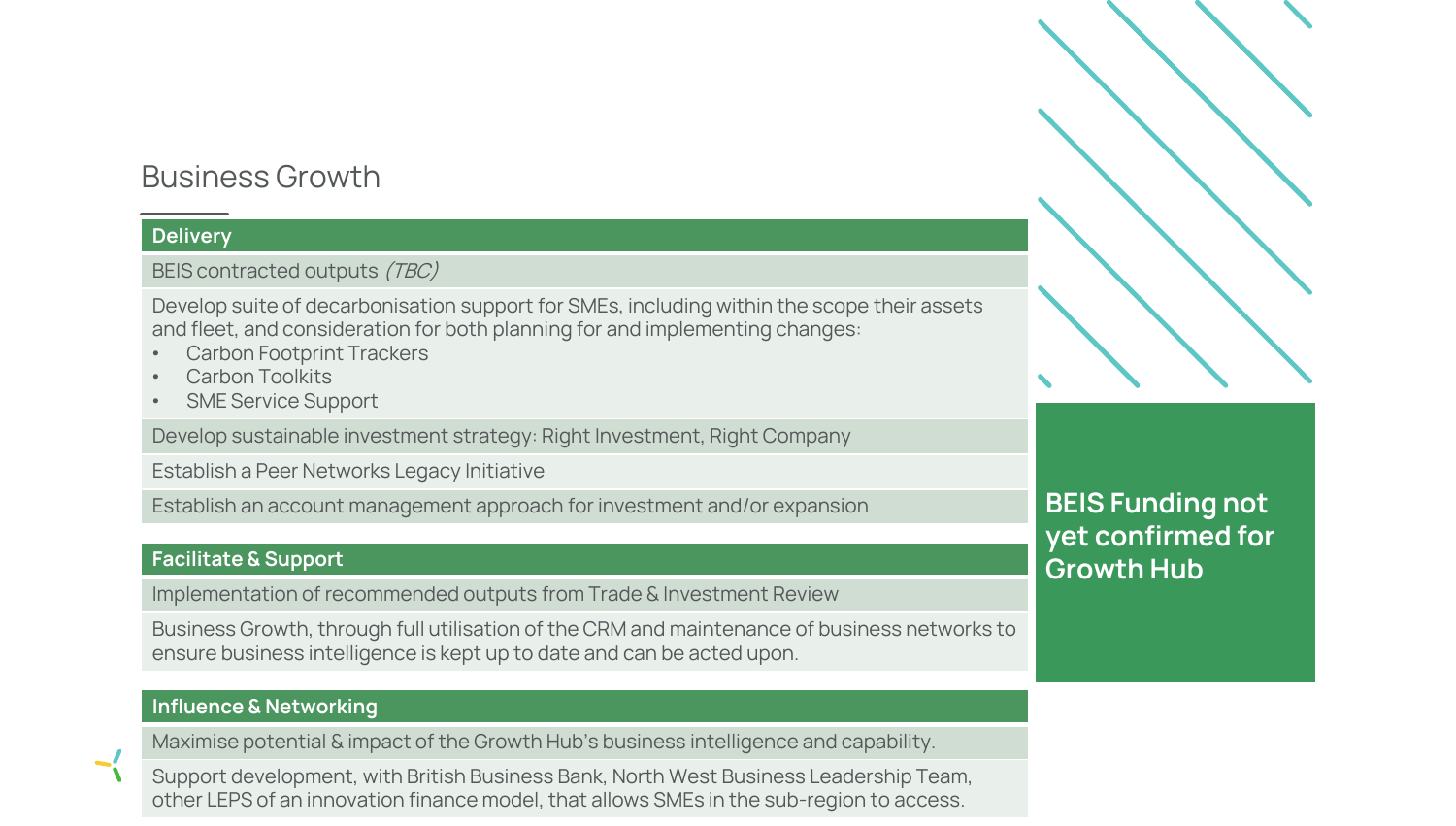### Employers' Skills and Education

#### **Delivery**

Initiate & Launch Skills Bootcamp Programme for employed and unemployed (DfE confirmation expected 7th March on proposal that totalled £2.1m)

Develop and improve data and labour market intelligence, to inform and influence:

- Curriculum in local schools and colleges 55k secondary school students and 22.5k further education students
- Development of strategy and investment decisions £13m IoT, £5m LGF Digital Skills
- Advice and support to the unemployed, and helping employers to fill job vacancies 16,000 currently seeking work

(DfE position on funding expected mid-March)

#### **Facilitate & Support**

Maximise the impact and ensure successful delivery of Local Growth Fund Digital Skills (£5m)

Development and delivery of Skills Development Fund (£2.7m) and Institute of Technology (£13m)

#### **Influence & Networking**

 $\blacktriangleleft$ 

Work with Jobcentre Plus and local partners, with an initial focus on the longer-term unemployed in Warrington, Crewe and Ellesmere Port.

Raise the profile of digital technologies, skills and jobs via our Digital Skills Partnership (DCMS funding confirmation expected end March)

### **Aligned to Skills Report and priorities for:**

- Employees
- Economically Inactive & Unemployed
- Young People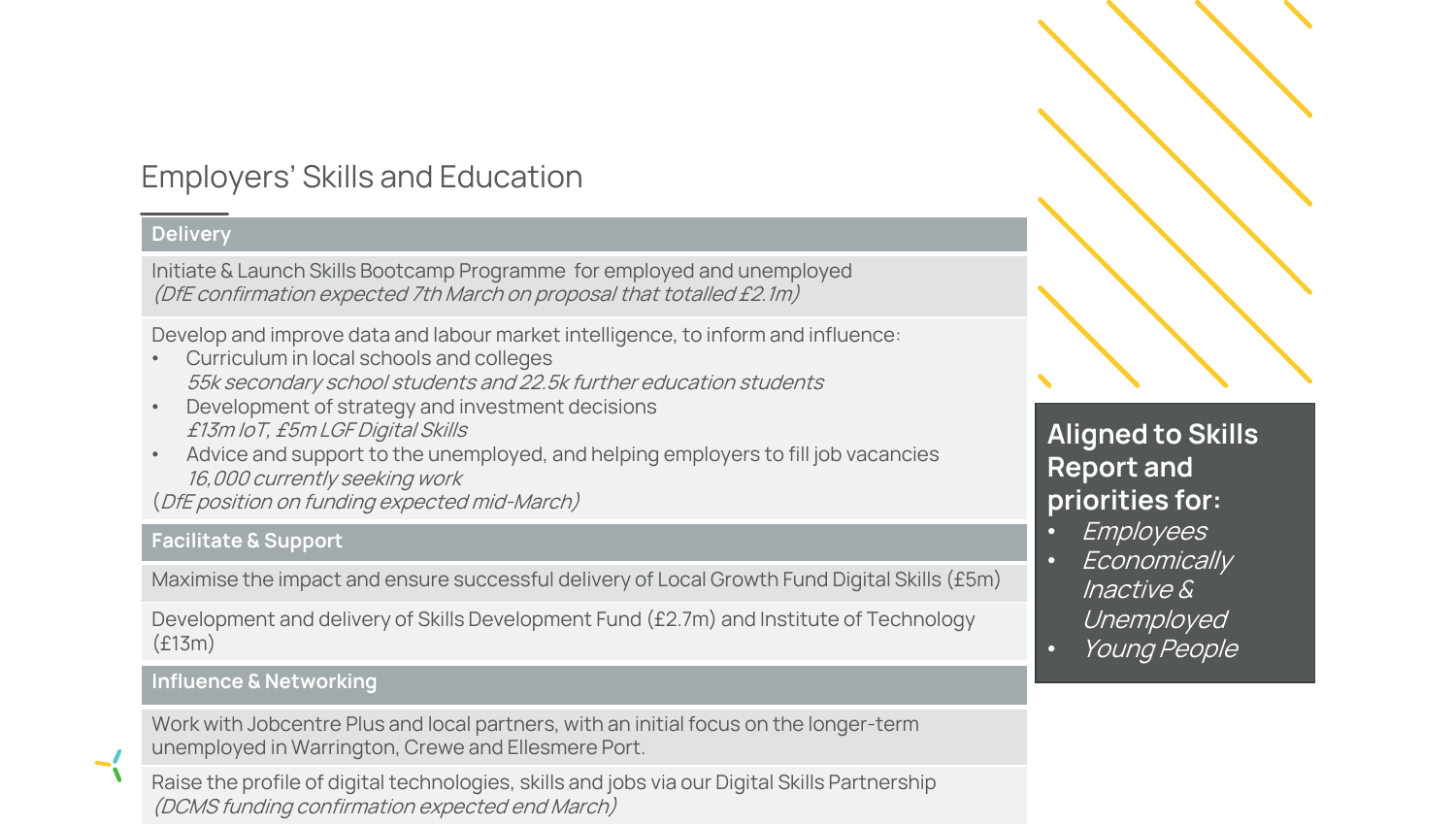### The Pledge

#### **Delivery**

Deliver a Pledge Careers Hub (minimum 20 schools) with initial focus on disadvantaged students in Warrington, Crewe and Ellesmere Port.

Establish and maintain a calendar of events

- Delivery 10 events to promote examples of the application of technologies to solve business problems.
- Programme of delivery (online) careers fairs

Meaningful engagement >500 employers by Dec 2022, with 100 employers engaged in activity promoting digital.

98% of schools and colleges to be matched with an Enterprise Advisor

### **Facilitate & Support**

Programme of work experience for young people in KS4 and KS5, with an increase of young people undertaking work experience in our priority sectors. In 2021, Pledge ran virtual work experience for 1,753 people (68.5% were in priority sectors).

#### **Influence & Networking**

Develop and communicate good practice, especially those from deprived and underrepresented backgrounds:

- To share with employers
- To engage and recruit young talent
- **Apprenticeships**



• Young People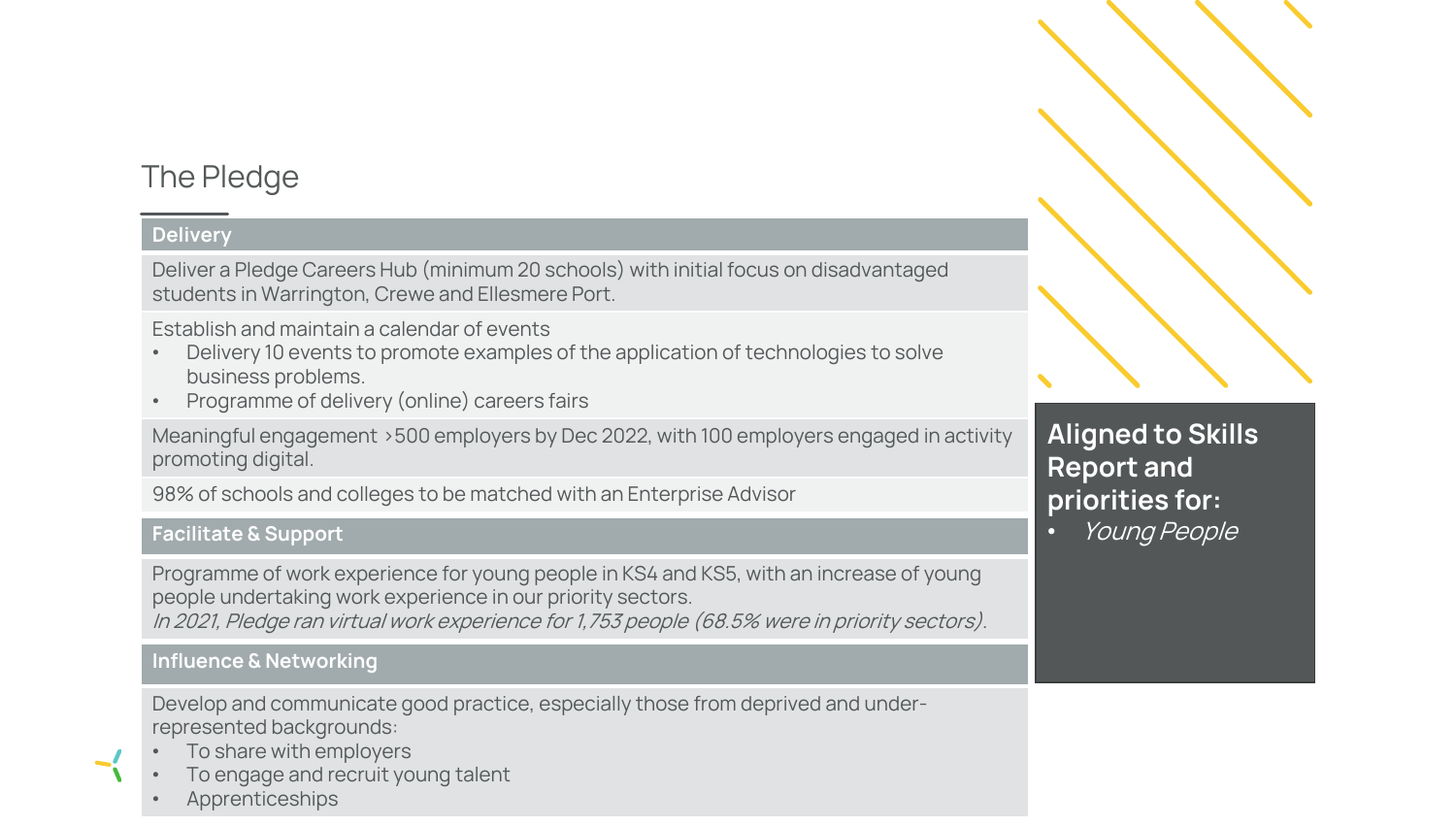## Connectivity & Infrastructure: Digital Connectivity

### **Influence & Networking**

Cementing & establishing partnership networks within the sub-region and neighbouring regions.

Identification and alignment of priorities:

- Rural connectivity plan
- Business requirements
- Digital infrastructure plan review (data refresh)

Exploration of commercial models & funding streams:

- Opportunities and timescales of BDUK
- Pipeline of public sector "backbone" schemes
- Identification of "dig once" opportunities
- Levelling up pitch

**Board & delivery area still in the "Establish" phase**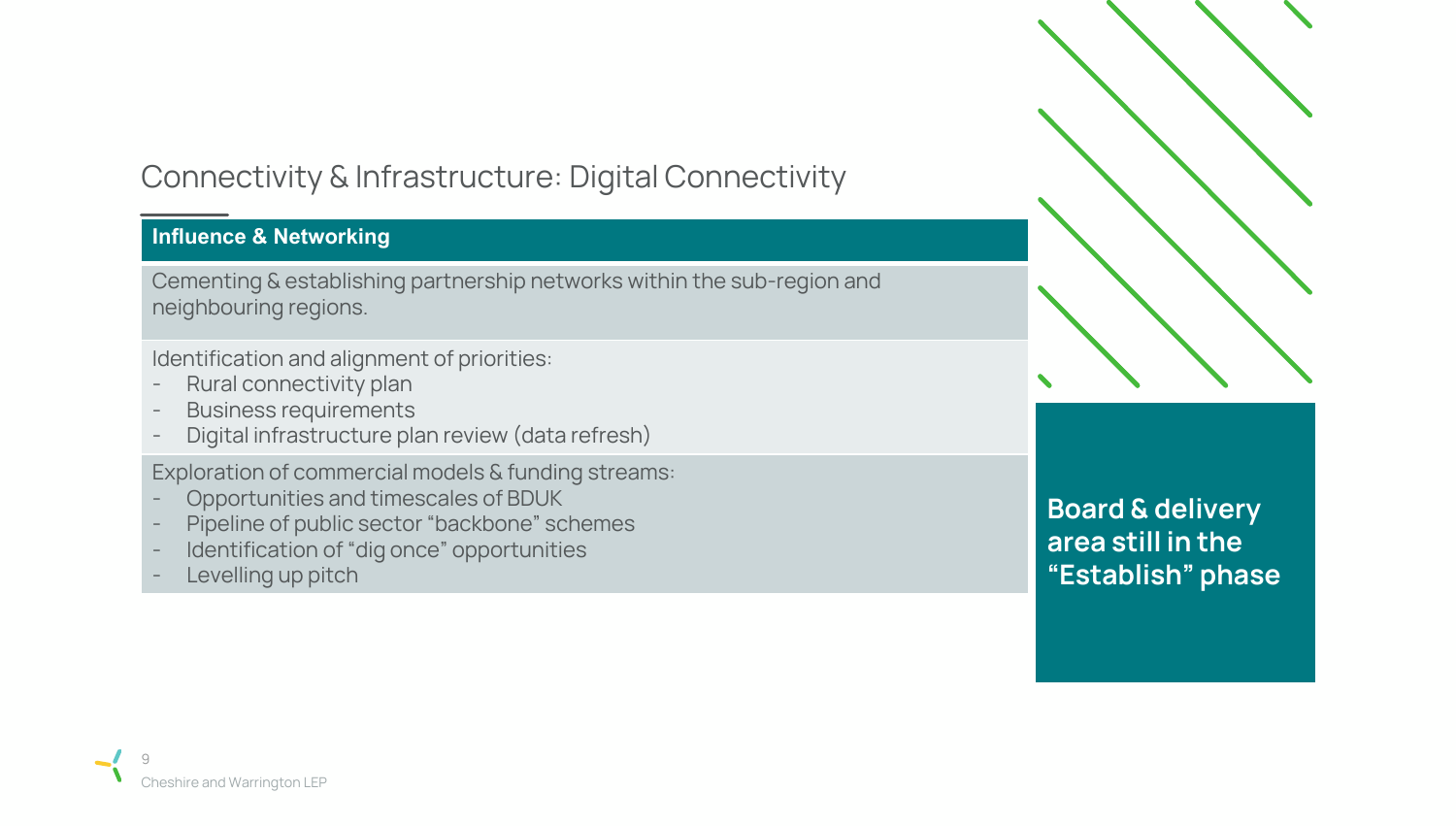## Connectivity & Infrastructure: Local Transport

### **Delivery**

Development of a sub-regional strategy for a zero-emission vehicle future state. Formation of a working group & establishment of partnership network across the subregion for zero-emission vehicles.

Identify and input sub-regional priorities into the Network Rail 2024-2029 Control Period 11

### **Facilitate & Support**

The local authorities - to develop sub-regional options for bus service improvement for levelling up.

### **Influence & Networking**

Government & Rail Industry to maximise delivery of services and network enhancements, including Transport for the North

Access to rail stations by sustainable modes

Local cycling and walking improvement plans



**Potential delivery highly dependent on devolution framework**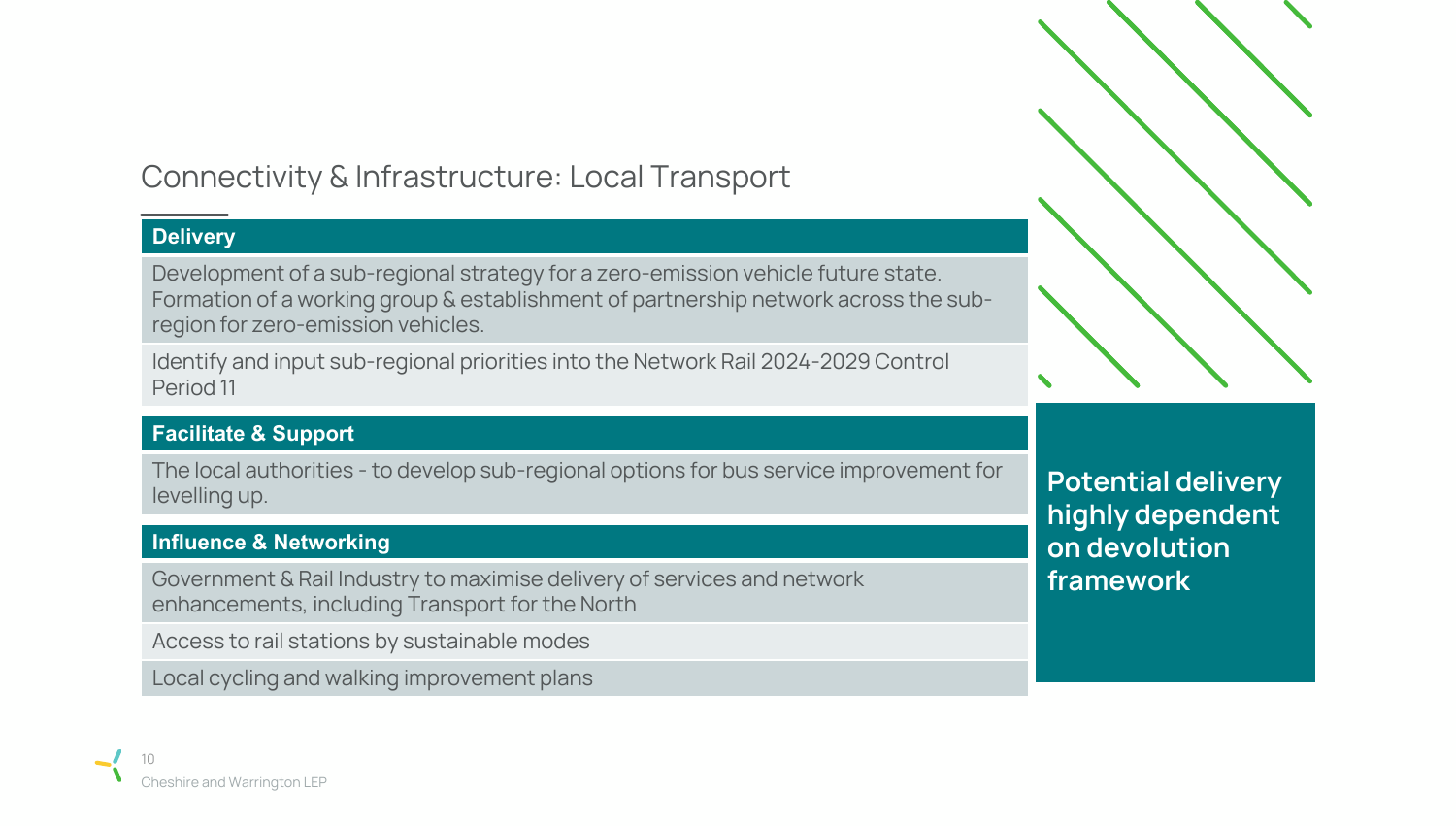### Marketing Cheshire

### **Delivery**

Visitor Economy: Refresh the Destination Management Plan to reflect the recommendations of the Destination Management Organisation review

Visitor Economy: Work with Destination Chester and Destination Cheshire network to deliver high impact visitor marketing campaigns, including:

- Visit England city focused campaign
- "Our family welcomes your family"
- Cheshire Day
- Jubilee

Visitor Economy: Deliver, by Autumn 2022, a sustainability workshop and event for tourism businesses

Place Marketing: Develop "Live in Cheshire" campaign and website content

LEP Corporate: Deliver programme of strategic PR and Public Affairs activity, linked to LEP priority areas

### **Facilitate & Support**

Growth of key sectors, in identifying opportunities to host strategic conferences and events with businesses.

LEP Corporate: social media delivery

### **Still awaiting DMO Review**